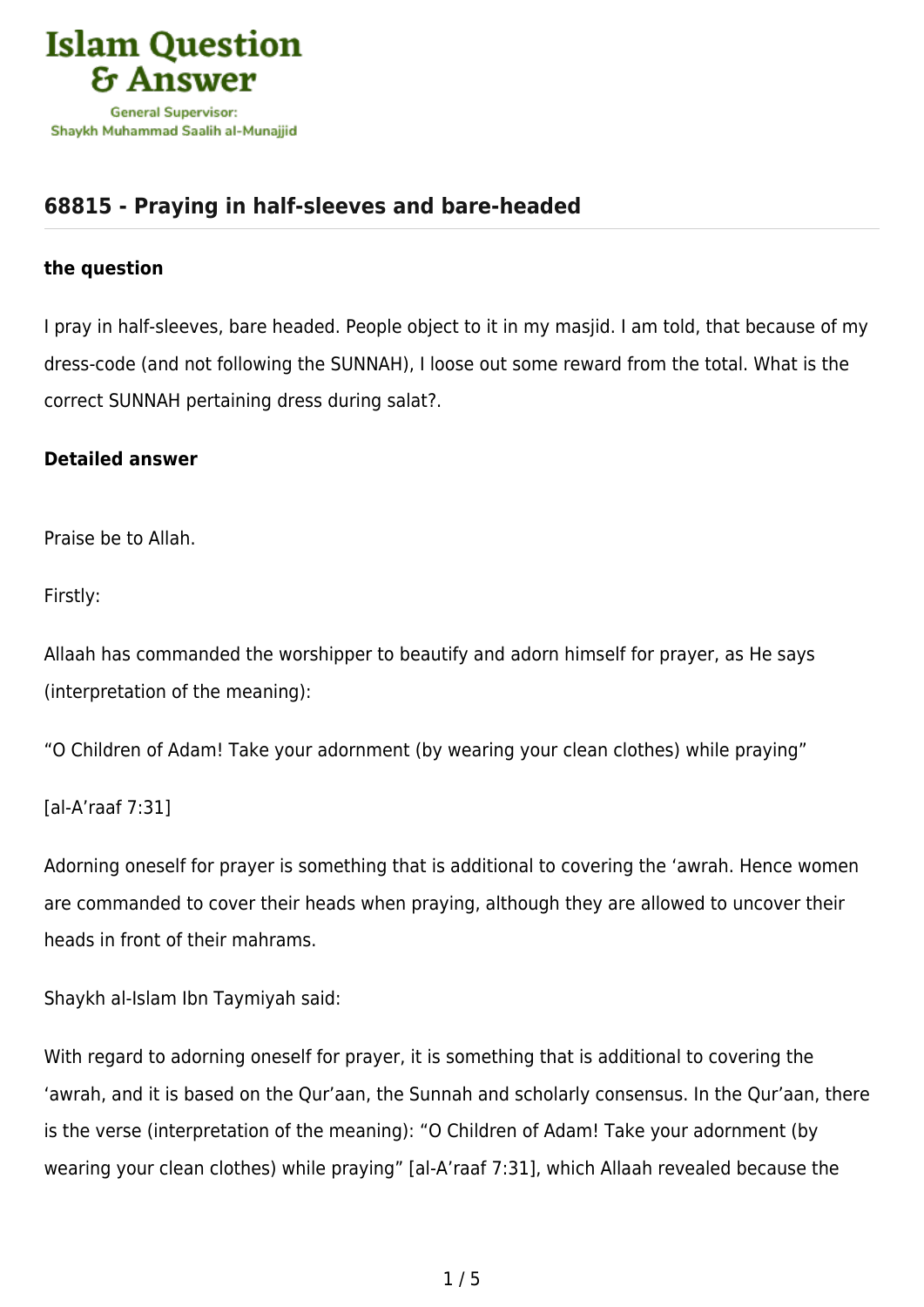

mushrikeen used to circumambulate the Ka'bah naked. Every place of prostration is a mosque (masjid), and this indicates that covering oneself for prayer and tawaaf is what is meant by adorning oneself to worship Allaah. Hence the word adornment is used rather than the word covering, to demonstrate that what is meant is that a person should adorn himself and not limit it to simply covering.

In the Sunnah, the Prophet (peace and blessings of Allaah be upon him) said: "Allaah does not accept the prayer of any woman who menstruates except with a head covering."

With regard to scholarly consensus, Abu Bakr ibn al-Mundhir said: The scholars are unanimously agreed that a free, adult woman must cover her head when she prays, and that if she prays with her entire head uncovered, then she must repeat the prayer. Others also narrated that there was consensus that covering is an essential condition. End quote.

Sharh al-'Umdah, 4/258, 259.

Secondly:

Once this is understood, although the worshipper must adorn himself for prayer, this adornment may vary from one country to another, according to their customs, including what is mentioned in the question, which is praying in a garment with half-sleeves or praying bare-headed. If the custom of that land is that the best adornment is to cover the head or to pray in a garment with full sleeves, then praying when one is dressed as mentioned in the question is contrary to what Allaah has enjoined, even if the prayer itself is valid. But if the custom of the people in that country is to dress as described in the question, then there is nothing wrong with praying dressed in this manner.

It should be noted that the ruling also varies according to variations in the dress itself. The garment may have short sleeves and that may be customarily worn in some countries where it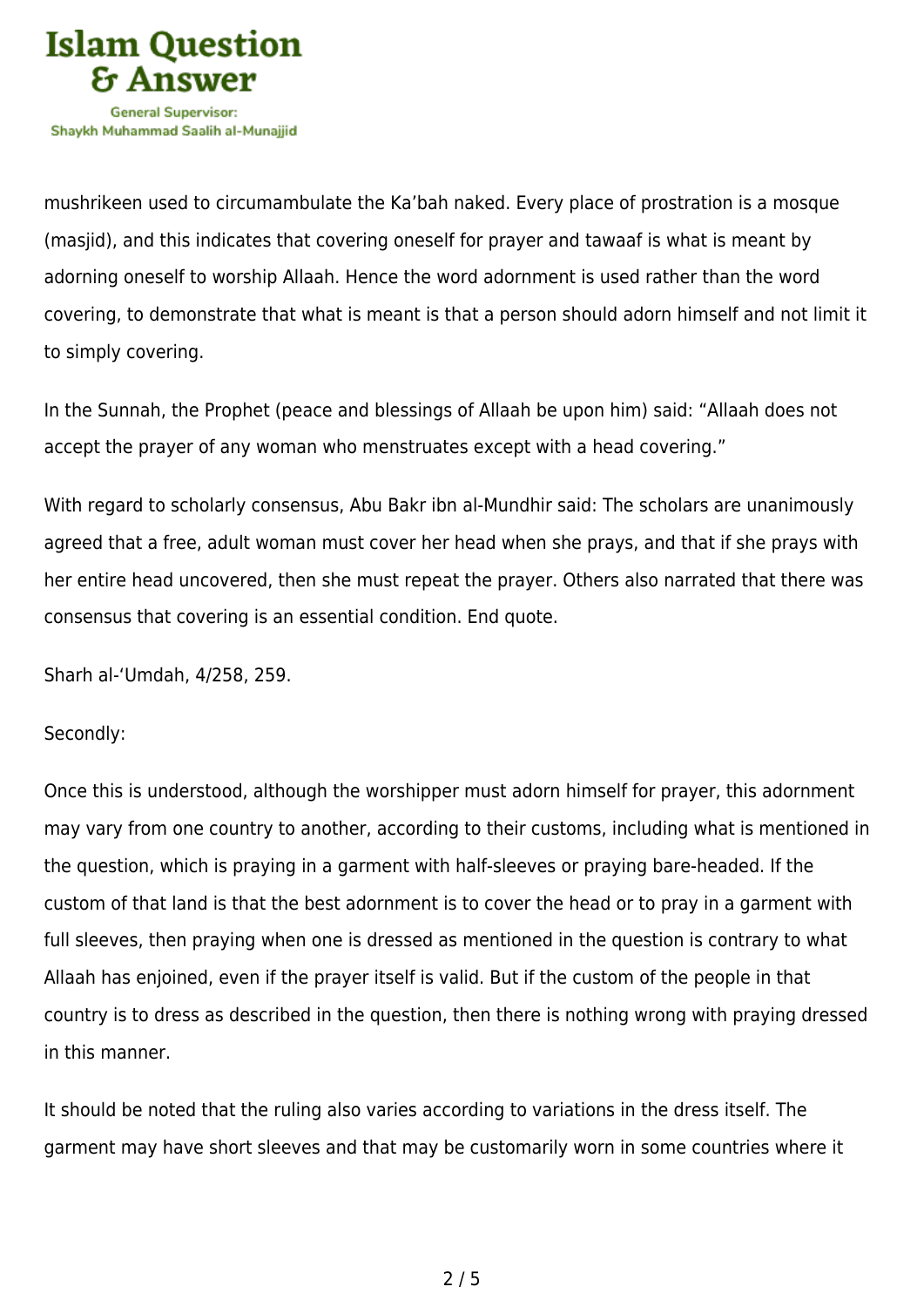

may be worn as an adornment, or a man may go to work in it and so on. In that case there is nothing wrong with praying in it. Or it may be the custom that this is not a kind of adornment, and it is something that a man wears at home only, or when sleeping only, in which case it is not appropriate to pray in it.

There follow the fatwas of the scholars, which include the principle mentioned above, which is that this ruling depends on the customs in each country.

1 – Shaykh 'Abd al-'Azeez ibn Baaz (may Allaah have mercy on him) was asked: an imam leads the people in prayer and he is not wearing anything on his head. What is the ruling on that?

He replied:

There is nothing wrong with that, because the head is not part of the 'awrah, rather what is required is to pray in a lower and upper garment, because the Prophet (peace and blessings of Allaah be upon him) said: "No one of you should pray in a single garment with no part of it over his shoulders." But if he wears his adornment and dresses fully, that is preferable, because Allaah says (interpretation of the meaning):

"O Children of Adam! Take your adornment (by wearing your clean clothes) while praying"

[al-A'raaf 7:31]

But if he is in a country where it is not customary to cover the head, then there is nothing wrong with leaving it bare. End quote.

Majmoo' Fataawa al-Shaykh Ibn Baaz, 10/405, 406

2 – He was also asked: Is it permissible to pray without a turban? Is it permissible for the imam who is leading the people in prayer to pray without a head cover? Is the taaqiyah (kufi, skull-cap) sufficient?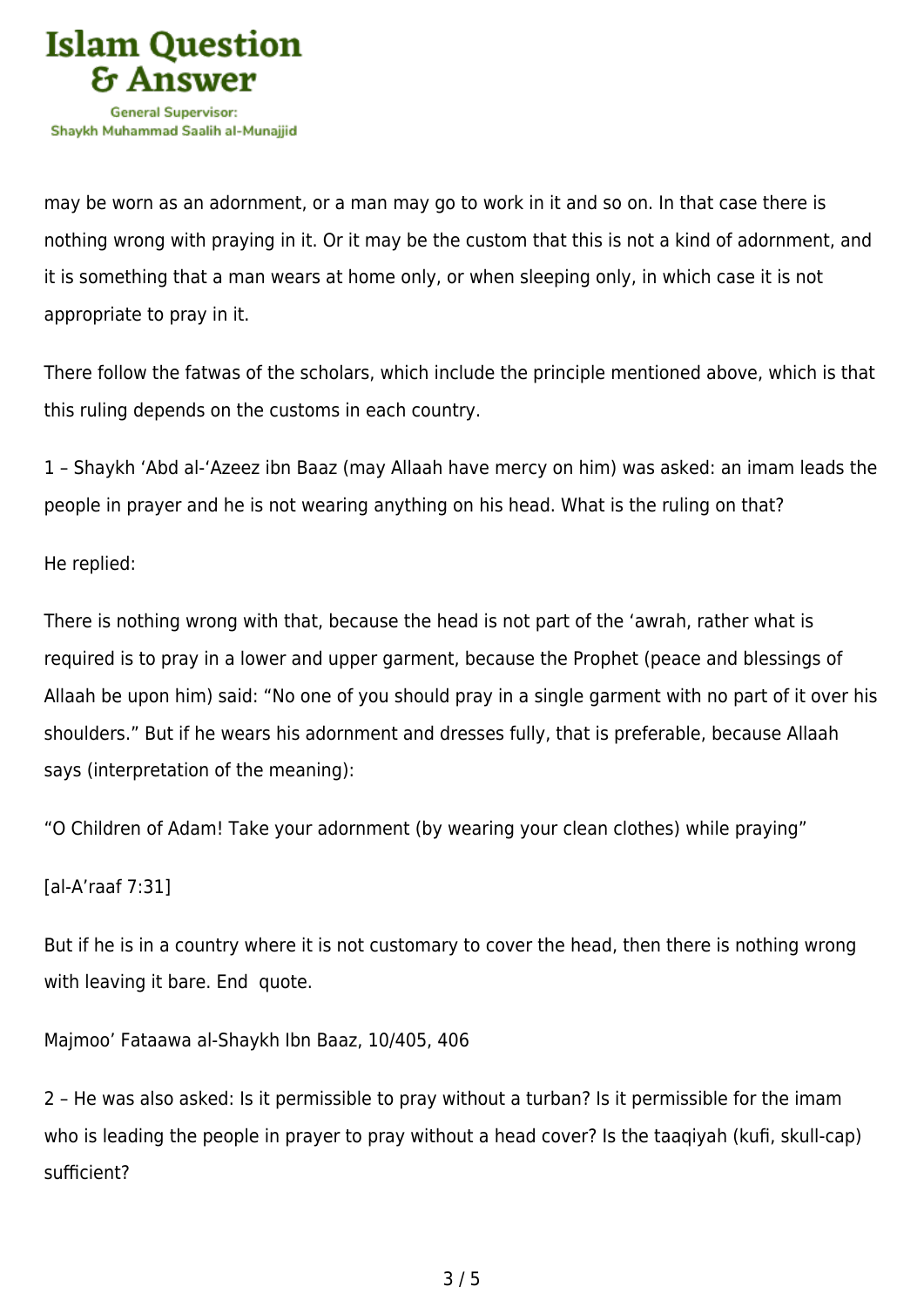

He replied:

There is nothing wrong with praying without a turban because the head is not 'awrah, and it is not obligatory to cover it whilst praying, whether one is praying as an imam, praying alone or following an imam. But if wearing a turban is customary then it is better to do it, especially when praying with other people, because Allaah says (interpretation of the meaning):

"O Children of Adam! Take your adornment (by wearing your clean clothes) while praying"

[al-A'raaf 7:31]

and this is part of adornment.

It is well known that men who are in ihraam pray bareheaded, because they are not allowed to cover their heads whilst in ihraam. Hence it is known that there is nothing wrong with praying bareheaded. End quote.

Majmoo' Fataawa al-Shaykh Ibn Baaz, 10/406

3 – Shaykh Ibn 'Uthaymeen (may Allaah have mercy on him) said:

It was narrated that Ibn 'Umar said to his freed slave Naafi': "Do you go and meet people bareheaded?" He said: "No." He said: "Allaah has more right that you should be modest before Him." This indicates that it is better to cover the head, but if we apply the words of Allaah - (interpretation of the meaning): "O Children of Adam! Take your adornment (by wearing your clean clothes) while praying" [al-A'raaf 7:31] – to this issue, we will see that covering the head is better among people who regard covering the head as a kind of adornment. But if we are among people who do not regard that as a kind of adornment, we do not say that covering it is better or that leaving it bare is better. It is proven that the Prophet (peace and blessings of Allaah be upon him) used to pray in a turban, and the turban is a head covering. End quote.